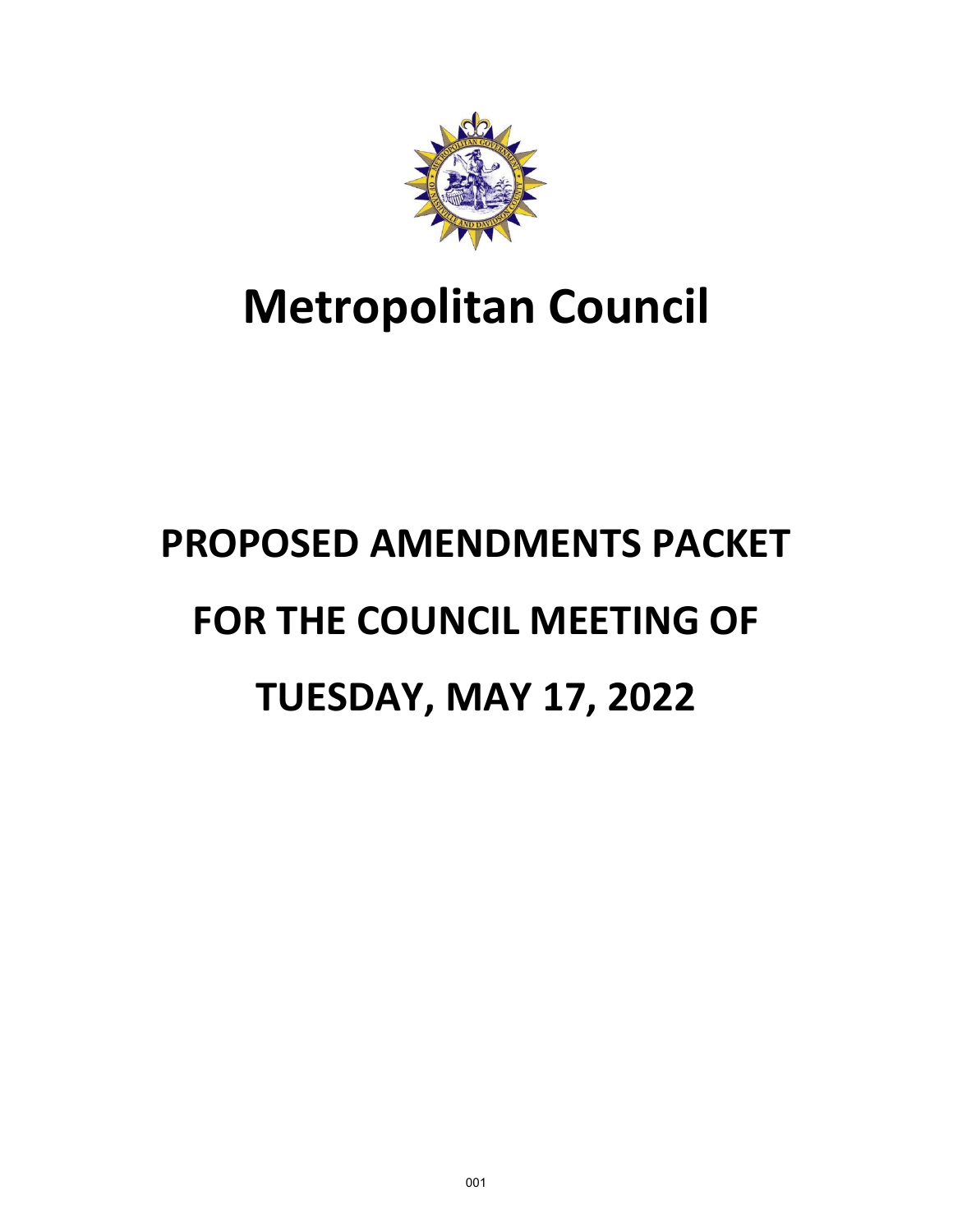#### RESOLUTION NO. RS2022-\_\_\_\_

A resolution recognizing the  $75<sup>th</sup>$  anniversary of the Nashville Symphony.

WHEREAS, the Nashville Symphony has been an integral part of the city since 1946 when World War II veteran and Nashville native Walter Sharp established a new symphony orchestra for Middle Tennessee; and

WHEREAS, William Strickland of New York served as the first music director and conductor of the symphony and led the orchestra's first performance on December 10, 1946 at War Memorial Auditorium; and

WHEREAS, the orchestra continued to perform at the historic War Memorial Auditorium in downtown Nashville until the opening of the Tennessee Performing Arts Center (TPAC) in 1980 when symphony concerts were moved into Andrew Jackson Hall within TPAC; and

WHEREAS, from 1983 to 2005, the Nashville Symphony flourished under the dynamic leadership of Music Director and Principal Conductor Kenneth Schermerhorn who led the ensemble to new levels of artistic achievement while nurturing the tradition of excellence. Under his direction, the orchestra performed a critically acclaimed debut concert at Carnegie Hall and undertook a soldout East Coast tour in 2000; and

WHEREAS, in 2003, the Nashville Symphony broke ground on the \$123.5 million Schermerhorn Symphony Center, the orchestra's new home, which opened on September 9, 2006. Located in downtown Nashville, the Schermerhorn Symphony Center has attracted global attention for its acoustical excellence and distinctive neo-Classical architecture; and

WHEREAS, during the Nashville flood of 2010, the Schermerhorn Symphony Center took on an estimated 5.25 million gallons of water and sustained more than \$40 million in damage. With the support of many community partners, the orchestra was able to continue performing for the community while the concert hall underwent extensive repairs before reopening on December 31, 2010; and

WHEREAS, the Nashville Symphony remains one of the most prolific recording orchestras in the U.S. with more than 40 releases through its partnership with Naxos, earning 14 Grammy Awards and 27 nominations; and

WHEREAS, led by current music director Giancarlo Guerrero, the Nashville Symphony performs more than 150 concerts annually, with a focus on contemporary American orchestral music through collaborations with composers including Jennifer Higdon, Terry Riley, Joan Tower, and Aaron Jay Kernis; and

WHEREAS, the orchestra is equally renowned for its commissioning and recording projects with Nashville-based artists including bassist Edgar Meyer, banjoist Béla Fleck, singer-songwriter Ben Folds, and electric bassist Victor Wooten; and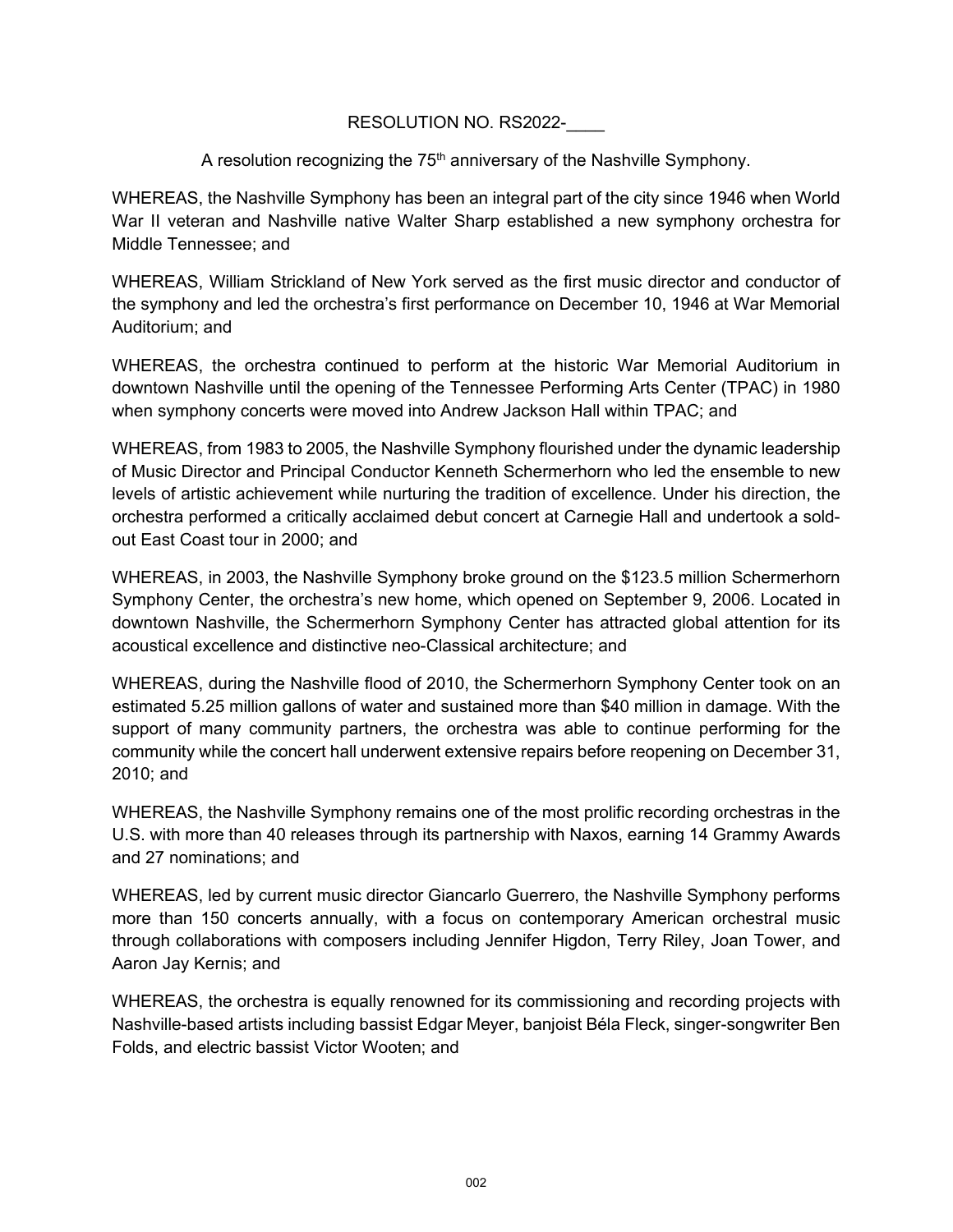WHEREAS, over the course of its history, the Nashville Symphony has premiered 40 compositions and has commissioned or co-commissioned 40 works from numerous composers; and

WHEREAS, like countless other organizations and venues, the Nashville Symphony was severely impacted by the COVID-19 pandemic, but with unwavering support from the Middle Tennessee community and federal relief from the Paycheck Protection Program, Shuttered Venue Operators Grant, and the American Rescue Plan, the symphony reemerged from the pandemic and is building a vision for how it can continue to serve the community for generations to come; and

WHEREAS, the Nashville Symphony continually strives to inspire, entertain, educate, and serve through musical performance, innovation, collaboration, and inclusion; and

WHEREAS, it is fitting and proper that the Metropolitan Council celebrates the 75<sup>th</sup> anniversary of the Nashville Symphony and recognizes its history and contributions to the Nashville community.

NOW, THEREFORE, BE IT RESOLVED BY THE COUNCIL OF THE METROPOLITAN GOVERNMENT OF NASHVILLE AND DAVIDSON COUNTY:

Section 1. The Metropolitan Council hereby goes on record as recognizing the 75<sup>th</sup> anniversary of The Nashville Symphony.

Section 2. This Resolution shall take effect from and after its adoption, the welfare of The Metropolitan Government of Nashville and Davidson County requiring it.

 $\overline{a}$ 

INTRODUCED BY:

Freddie O'Connell Erin Evans Members of Council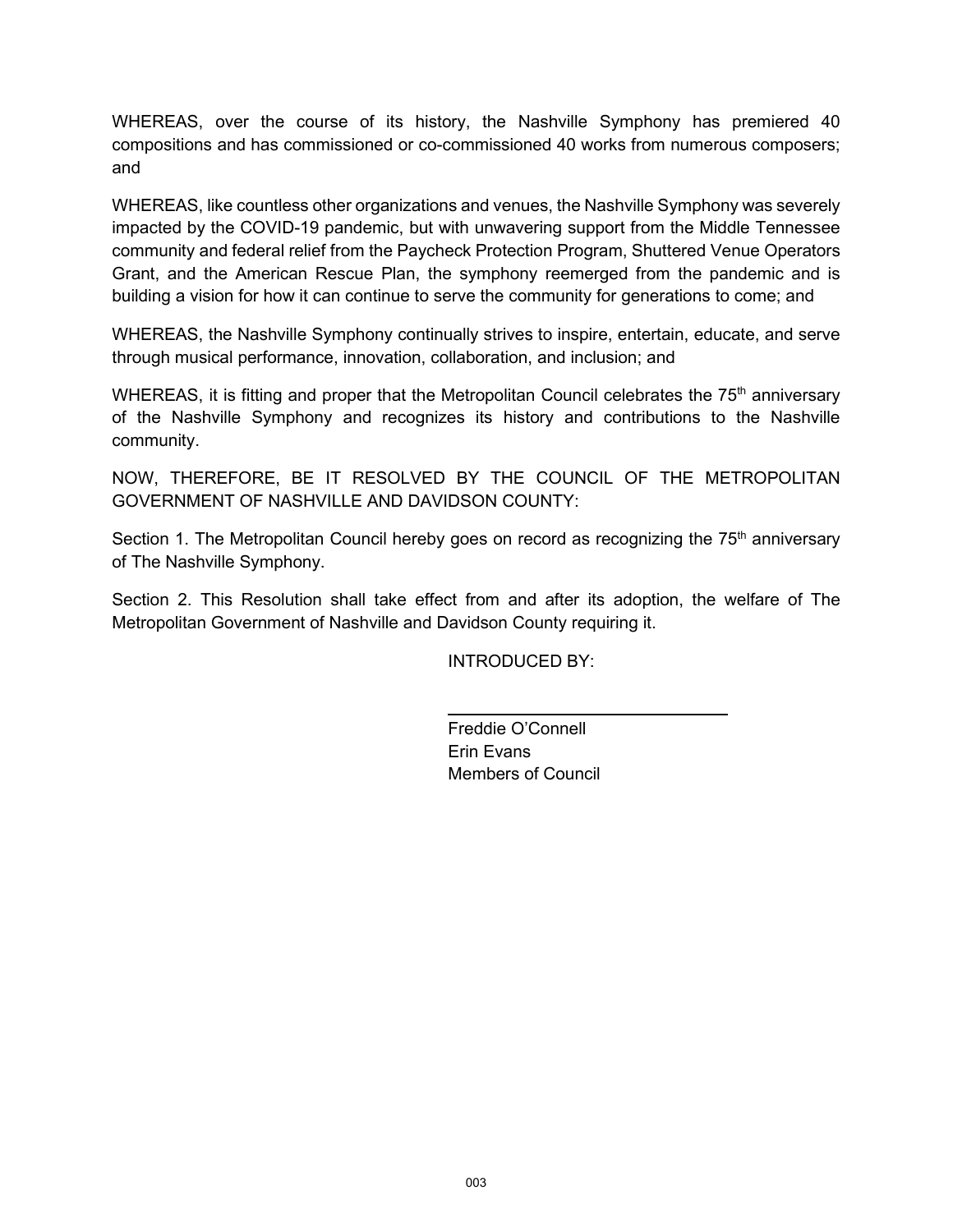#### RESOLUTION NO.

A Resolution amending Resolution No. RS2021-1201, an initial resolution determining to issue general obligation bonds of The Metropolitan Government of Nashville and Davidson County, to reallocate funding as further described herein.

WHEREAS, on December 7, 2021, the Metropolitan Council approved Resolution No. RS2021- 1201, an initial resolution which approved the issuance of general obligation bonds in an aggregate principal amount of not to exceed \$568,855,000 for various purposes; and

WHEREAS, pursuant to Section 9-21-205, Tennessee Code Annotated, prior to the issuance of any general obligation bonds, the governing body of the local government proposing to issue said bonds shall adopt a resolution determining to issue the same; and

WHEREAS, in Exhibit A of RS2021-1201 \$20,000,000 is allocated for the acquisition of 88 Hermitage Avenue, Capital Improvement Budget ("CIB") Project ID # 19PR0005 in order to be used in connection with Wharf Park; and

WHEREAS, this 88 Hermitage Avenue project funding allocated for acquisition of the property would be better utilized for capital projects at existing parks owned and operated by the Metropolitan Government; and

WHEREAS, the funding that would have been used for the acquisition of 88 Hermitage should instead be reallocated to other projects funded in RS2021-1201 for the Metropolitan Department of Parks and Recreation.

NOW, THEREFORE BE IT RESOLVED BY THE METROPOLITAN COUNTY COUNCIL OF THE METROPOLITAN GOVERNMENT OF NASHVILLE AND DAVIDSON COUNTY:

Section 1. That Resolution No. RS2021-1201 is hereby amended by amending Exhibit A to reduce the allocation to "Wharf Park – 88 Hermitage Acquisition," CIB Project ID # 19PR0005 from \$20,000,000 to \$0. The allocation to "General Park / Amenity Improvements", CIB Project ID #19PR0004 shall be increased by \$17,000,000, from \$5,000,000 to \$22,000,000. The allocation to "General Repairs Fund", CIB Project ID # 19PR0012 – 24 shall be increased by \$3,000,000, from \$1,750,000 to \$4,750,000.

Section 2. That Resolution No. RS2021-1201 is further amended by amending Exhibit B to replace the Capital Project Cost Itemization Form for "PARKS – Amenity Improvements", CIB Project ID #19PR0004, with the Capital Project Cost Itemization Form attached to this resolution.

Section 3. This Resolution shall take effect from and after its adoption, the welfare of the Metropolitan Government requiring it.

 $\overline{a}$ 

SPONSORED BY:

Courtney Johnston Member of Council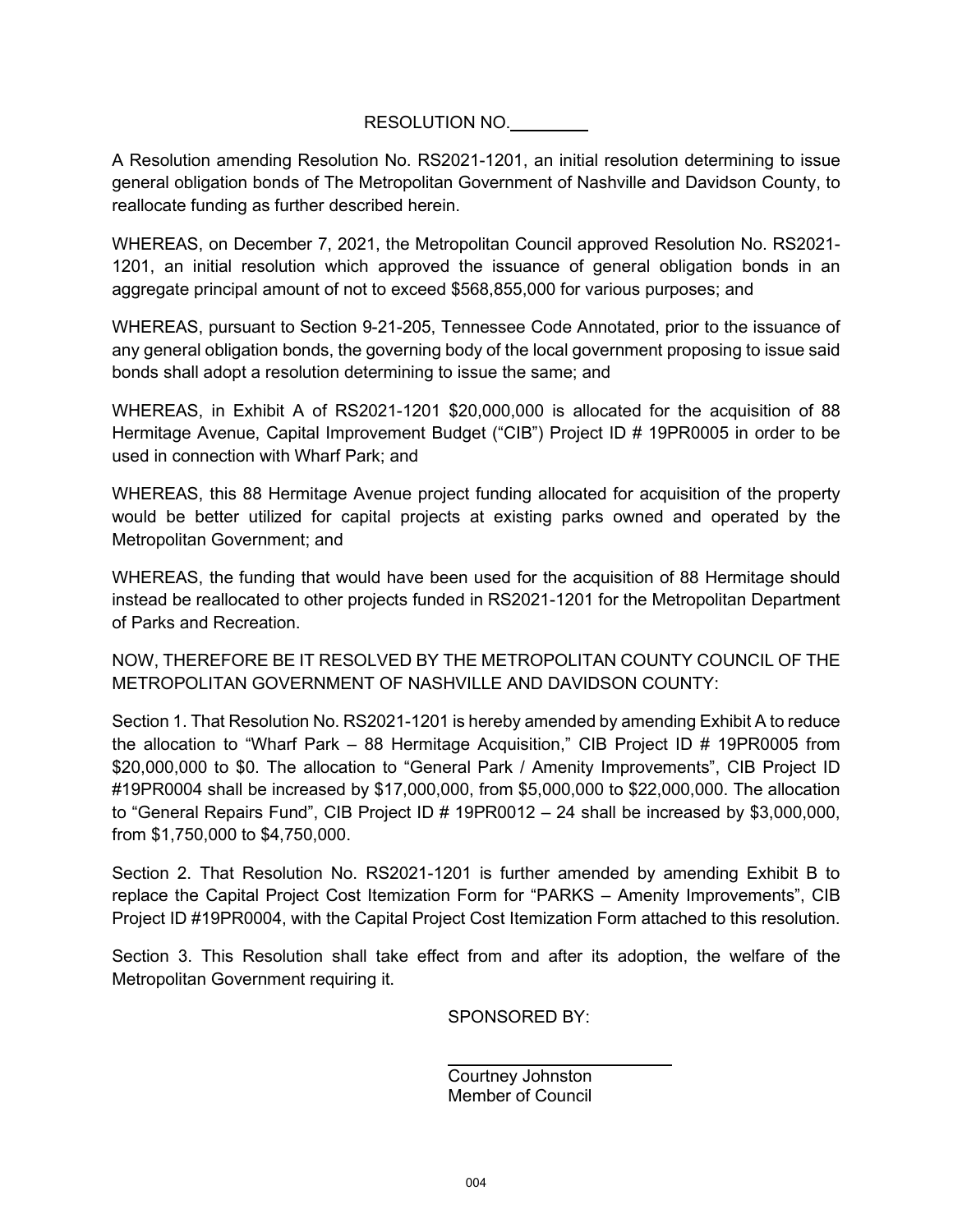#### **CAPITAL PROJECT COST ITEMIZATION FORM**

#### **PARKS - Amenity Improvements CIB #**

**Date 19PR0004 5/13/2022**

| <b>CAPITAL PROJECT NAME:</b> | <b>IGENERAL PARK &amp; AMENITY IMPROVEMENTS IN NEW AND EXISTING PARKS</b>                                                          |
|------------------------------|------------------------------------------------------------------------------------------------------------------------------------|
| <b>PROJECT DESCRIPTION:</b>  | Projects reflect current user needs and expansion into underserved areas and include amenity<br>replacement based on Plan to Play. |

| <b>PROJECT FUNDING HISTORY:</b> | <b>Resolution #</b> | Fund # | <b>Account String</b> | <b>Total Allocated *</b> |
|---------------------------------|---------------------|--------|-----------------------|--------------------------|
|                                 |                     |        | N/A                   |                          |
|                                 |                     |        |                       |                          |
|                                 |                     |        |                       |                          |
|                                 |                     |        |                       | * loce any Contingency   |

*Will this allocation complete the funding for this project? If Yes, what is the anticipated date to close-out the project? If No, when is additional funding anticipated? (Phased project)* any Contingency

| YES |  |  |  |  |
|-----|--|--|--|--|
|     |  |  |  |  |
|     |  |  |  |  |

#### **PROJECT COST ITEMIZATION:**

*BL2019-77: 5.04.150 Cost Itemization for capital projects. A. The Department of Finance shall develop a Capital Project Cost Itemization Form to be completed for all proposed capital projects with an estimated total value greater than \$5,000,000.00. Such form shall itemize the present value full projected costs, allowing for local market cost escalation, including, but not limited to, the following costs, as applicable:*

**Land Acquisition Environmental Compliance Temporary Relocation Architectural & Engineering Design** 0.00 **Construction Furniture, Fixtures & Equipment Infrastructure Improvement New and Supporting Technology Utility-Relocation, Misc. Costs, etc.** 

**Other Anticipated Project Costs \*** 0.00

 **What Fiscal Year will this Impact Operating Budget?**

**\* Details of Other Anticipated Project Costs:**

| 0.00          |
|---------------|
| 0.00          |
| 0.00          |
| 0.00          |
| 0.00          |
| 22,000,000.00 |
| 0.00          |
| 0.00          |
| 0.00          |
| 0.00          |

**Total Funding Request**

**22,000,000.00**

58,400.00

**ESTIMATED OPERATING BUDGET IMPACT:**

**Amount?**

FY23

 **Details - On Impact to Operating Budget**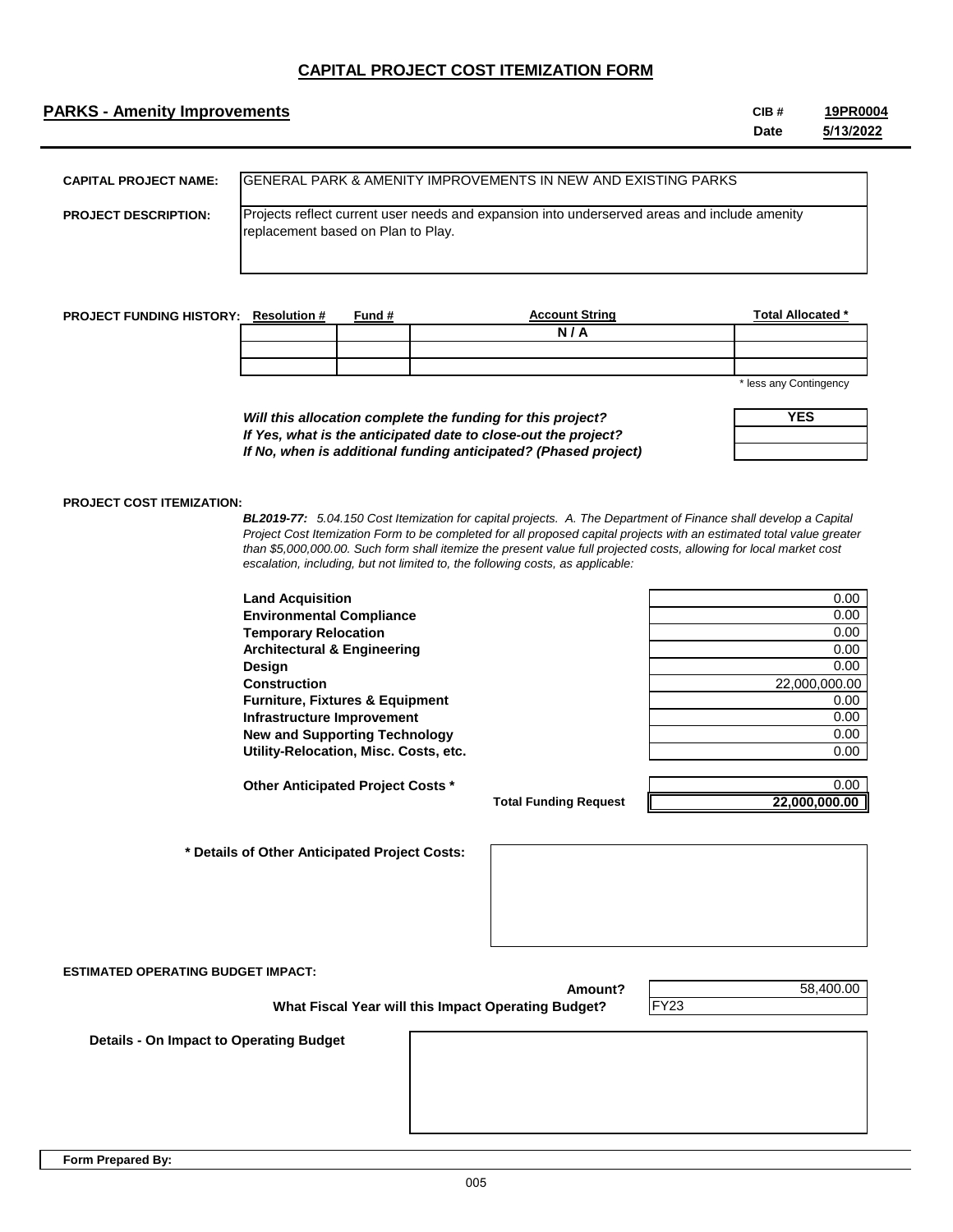RESOLUTION NO.

A Resolution requesting inspection of the condition and cost of rehabilitation of the structure located at the 88 Hermitage Avenue property be made prior to the acquisition of this property by the Metropolitan Government.

WHEREAS, Resolution No. RS2022-1507, currently pending before the Metropolitan Council, would approve an option agreement between the Metropolitan Government and the State of Tennessee authorizing the purchase of the property located at 88 Hermitage Avenue in Downtown Nashville; and

WHEREAS, this property is the former home of the Tennessee School for the Blind, and the former school building (herein referred to as the "structure"), built in the 1940s, remains on the property today; and

WHEREAS, the current condition and status of this structure on the 88 Hermitage Avenue property is unknown. While many have expressed a desire to preserve and rehabilitate the structure, understanding the condition of the structure prior to the purchase is essential; and

WHEREAS, while preservation of historically significant structures is a public good, restoration and renovation of historic properties can be costly and much of this cost is determined based on the current condition of the structure; and

WHEREAS, RS2022-1507 proposes to spend \$20,300,000 for the purchase of the 88 Hermitage Avenue property, and the cost of preservation and rehabilitation of the structure would be in addition to the purchase price; and

WHEREAS, while an appraisal was provided to the Council, the appraisal provided used a sales comparison approach. Instead, the Council should be provided with a cost approach appraisal for the 88 Hermitage Avenue property; and

WHEREAS, prior to purchasing this property, it is important to know the condition of the structure in order to determine whether the structure can be preserved and rehabilitated and what the cost of this process will be, including the current value of the property.

NOW, THEREFORE BE IT RESOLVED BY THE METROPOLITAN COUNTY COUNCIL OF THE METROPOLITAN GOVERNMENT OF NASHVILLE AND DAVIDSON COUNTY:

Section 1. The Metropolitan Council goes on record as requesting that an inspection of the condition of the structure, formerly the Tennessee School for the Blind, on the 88 Hermitage Avenue property, subject to the option agreement currently pending before the Council as Resolution No. RS2022-1507, be performed. This inspection of the condition of the structure should include an analysis of any major issues or concerns with the structure, foundation, wiring, plumbing, and any damage to the structure or the presence of any outdated building materials that may cause health concerns. Further, this inspection should include an analysis of the approximate cost to preserve and rehabilitate the structure.

Section 2. This inspection along with a cost approach appraisal should be provided to the Metropolitan Council prior to the purchase of the 88 Hermitage Avenue property by the Metropolitan Government.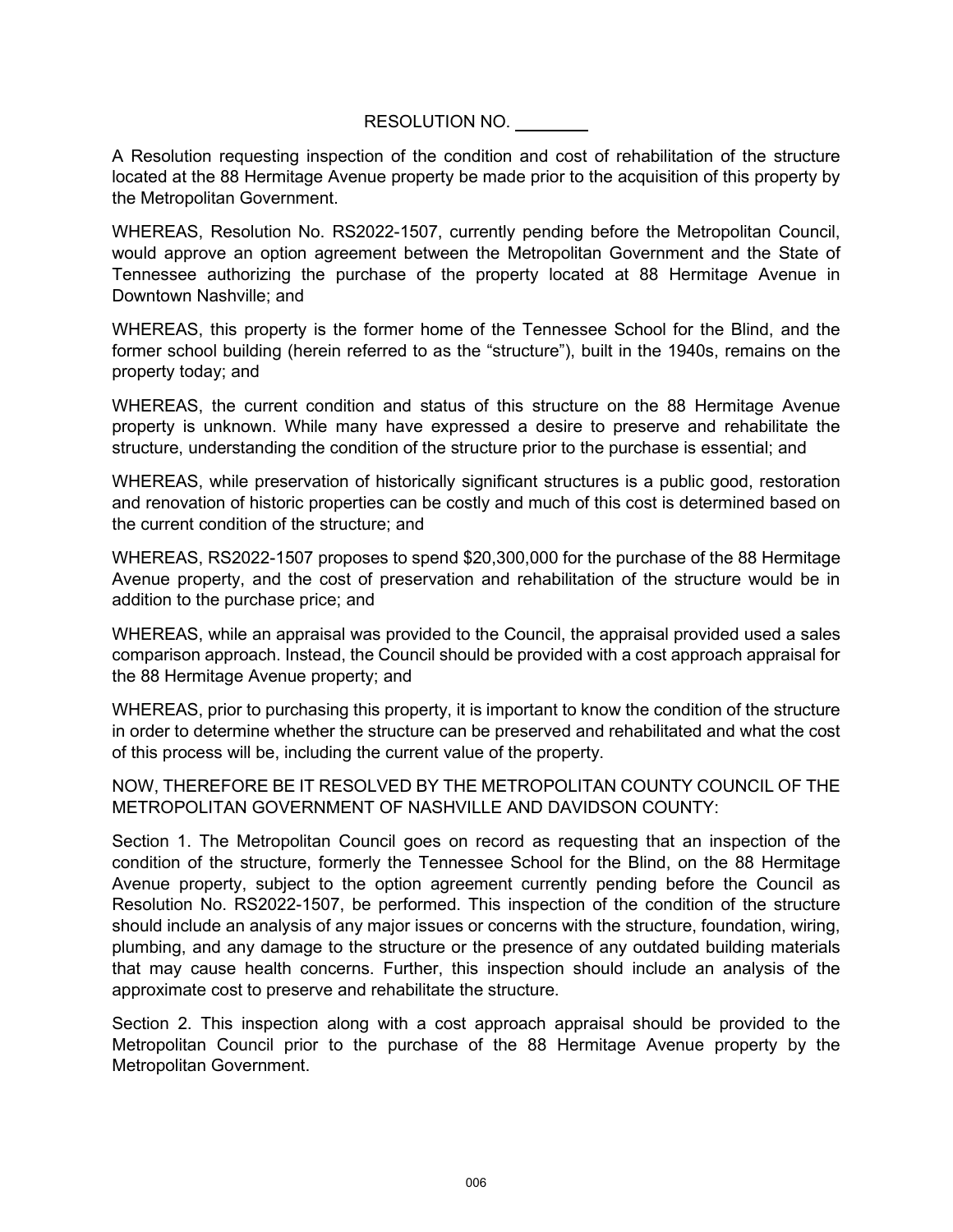Section 3. This Resolution shall take effect from and after its adoption, the welfare of the Metropolitan Government requiring it.

SPONSORED BY:

 $\overline{a}$ Courtney Johnston Member of Council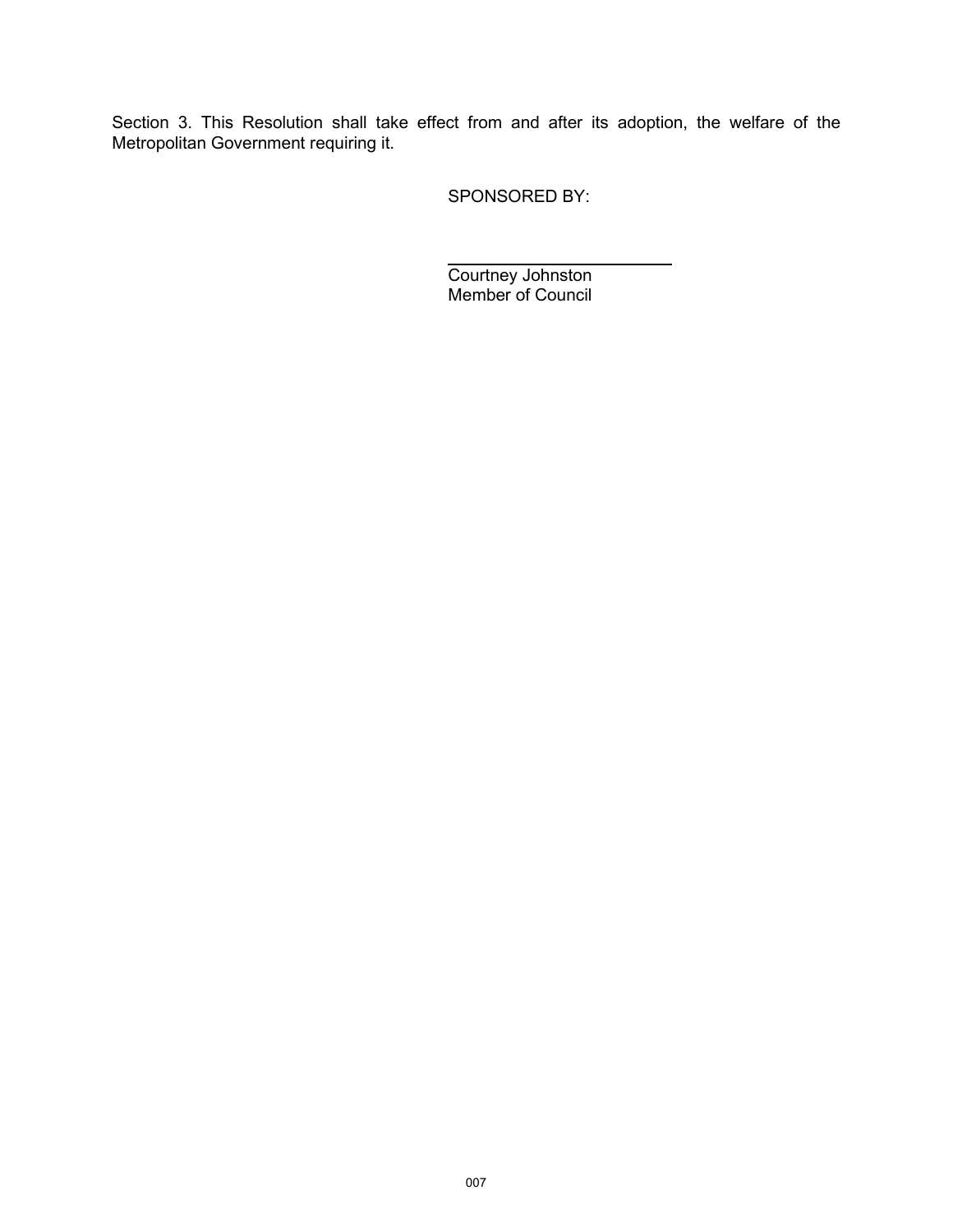## AMENDMENT NO. 1

TO

#### SECOND SUBSTITUTE ORDINANCE NO. BL2022-1121

Mr. President –

I hereby move to amend Second Substitute Ordinance No. BL2022-1121 as follows:

 $\overline{\phantom{a}}$ 

I. By amending Section 15 as follows:

Section 15. Be it further enacted that this ordinance shall take effect immediately after its passage on September 14, 2022 and such change be published in a newspaper of general circulation, the welfare of the Metropolitan Government of Nashville and Davidson County requiring it.

INTRODUCED BY:

Angie Henderson Member of Council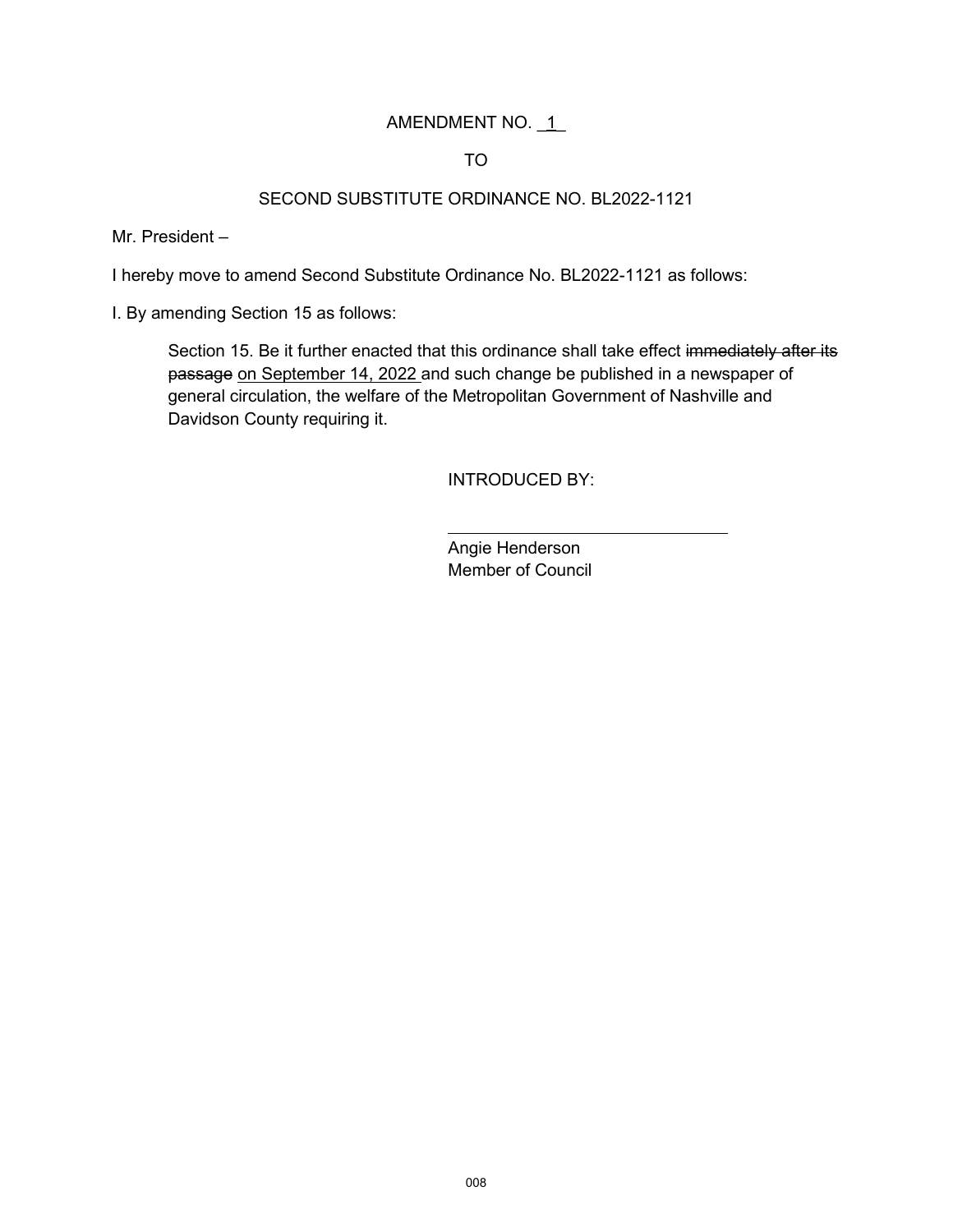# AMENDMENT NO. 2

#### TO

### SECOND SUBSTITUTE ORDINANCE NO. BL2022-1121

Mr. President –

I hereby move to amend Second Substitute Ordinance No. BL2022-1121 as follows:

I. By amending Section 1 by modifying proposed Subsection 17.12.090.E.5 as follows:

- 5. Permitted Uses of Natural Open Space. The following uses may be located or installed within natural open space without affecting the contribution of those areas to flexibility of lot size afforded by the previous section:
	- a. Conservation of natural resources;
	- b. Paved greenway trails or trailhead facilities identified in the Metropolitan Parks and Greenways Master Plan and located within publicly accessible greenway conservation easements to the benefit of the Metropolitan Greenways Commission or Metro Parks;.
	- c. Walking or bicycle trails provided they are constructed of porous paving materials;
	- d. Athletic courts and fields or playgrounds, provided that they meet the following:
		- All facilities are designed and constructed with a permeable base or groundcover; no impermeable surfaces shall be used;
		- ii. All facilities make up no more than 5% of the total natural open space area of the development or 4,600 sq. ft., whichever is less; and
		- iii. No facility shall be constructed on wetlands as determined by Metro Stormwater; in known habitat for federally or state listed or proposed rare, threatened, or endangered species; in areas containing a protected Cedar Glade plant species as established by Section 17.28.060 of the Metro Zoning Code; on archaeological or historic sites, cemeteries, and burial grounds; or in an area that would require the removal of protected, heritage, and/or historic and specimen trees as defined by Section 17.40.450 of the Metro Zoning Code.
	- de. Passive recreation areas such as picnic shelters, gazebos, or shared docks;.
	- ef. Required stormwater mitigation measures such as reforestation that do not require grading;.
	- fg. Other conservation-oriented uses compatible with the purposes of this section.
- II. By amending Section 1 by modifying proposed Subsection 17.12.090.E.6 as follows:
	- 6. Prohibited Uses of Natural Open Space.
		- a. Clearing, grading, disturbance, or tree removal except as specifically authorized in the permitted uses;
		- b. Roads, parking lots, impervious surfaces, and infrastructure.
		- c. Active recreational or play facilities that are designed and constructed with impermeable surfaces including but not limited to tennis courts, basketball courts, swimming pools, playgrounds, baseball/softball diamonds or volleyball courts or other facilities that incorporate impervious surface; and.
		- d. Impoundments, such as retention and detention basins, and other conventional stormwater facilities.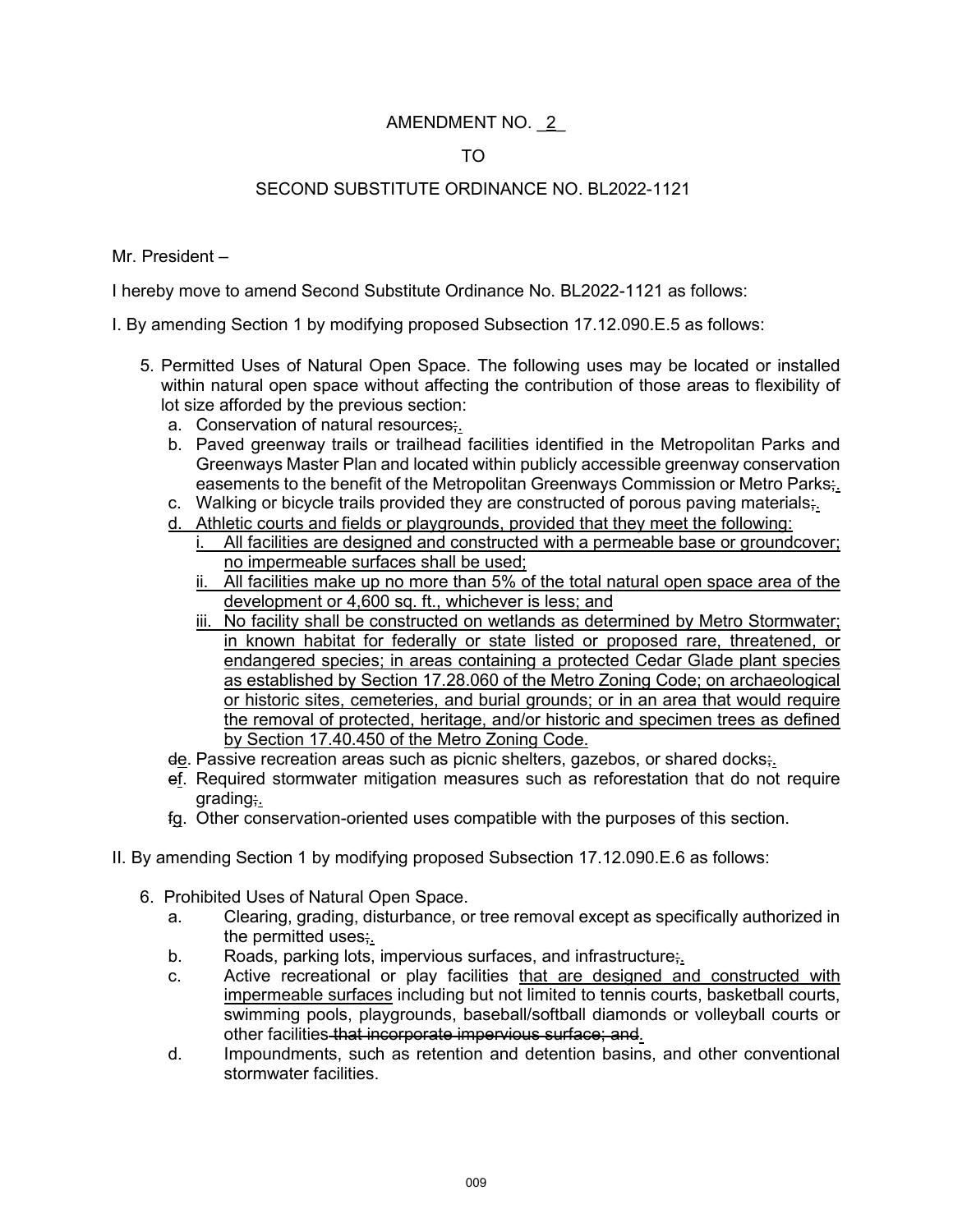INTRODUCED BY:

 $\overline{a}$ Jennifer Gamble Member of Council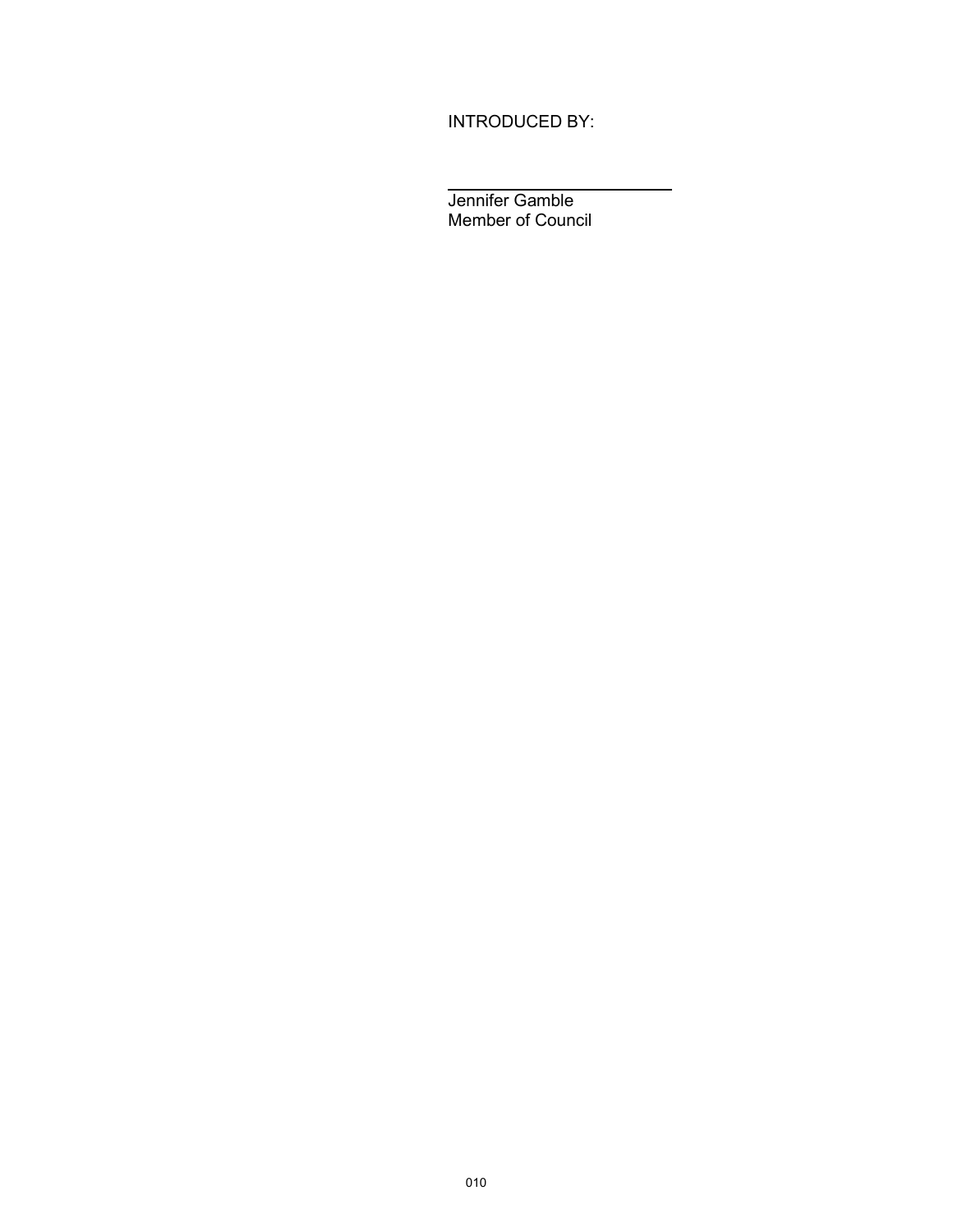### AMENDMENT NO. \_\_\_

TO

#### ORDINANCE NO. BL2022-1122

Mr. President –

I hereby move to amend Ordinance No. BL2022-1122 as follows:

I. By amending Section 16 as follows:

Section 16. Be it further enacted that this ordinance shall take effect immediately after its passage on September 14, 2022 and such change be published in a newspaper of general circulation, the welfare of the Metropolitan Government of Nashville and Davidson County requiring it.

INTRODUCED BY:

Angie Henderson Member of Council

 $\overline{a}$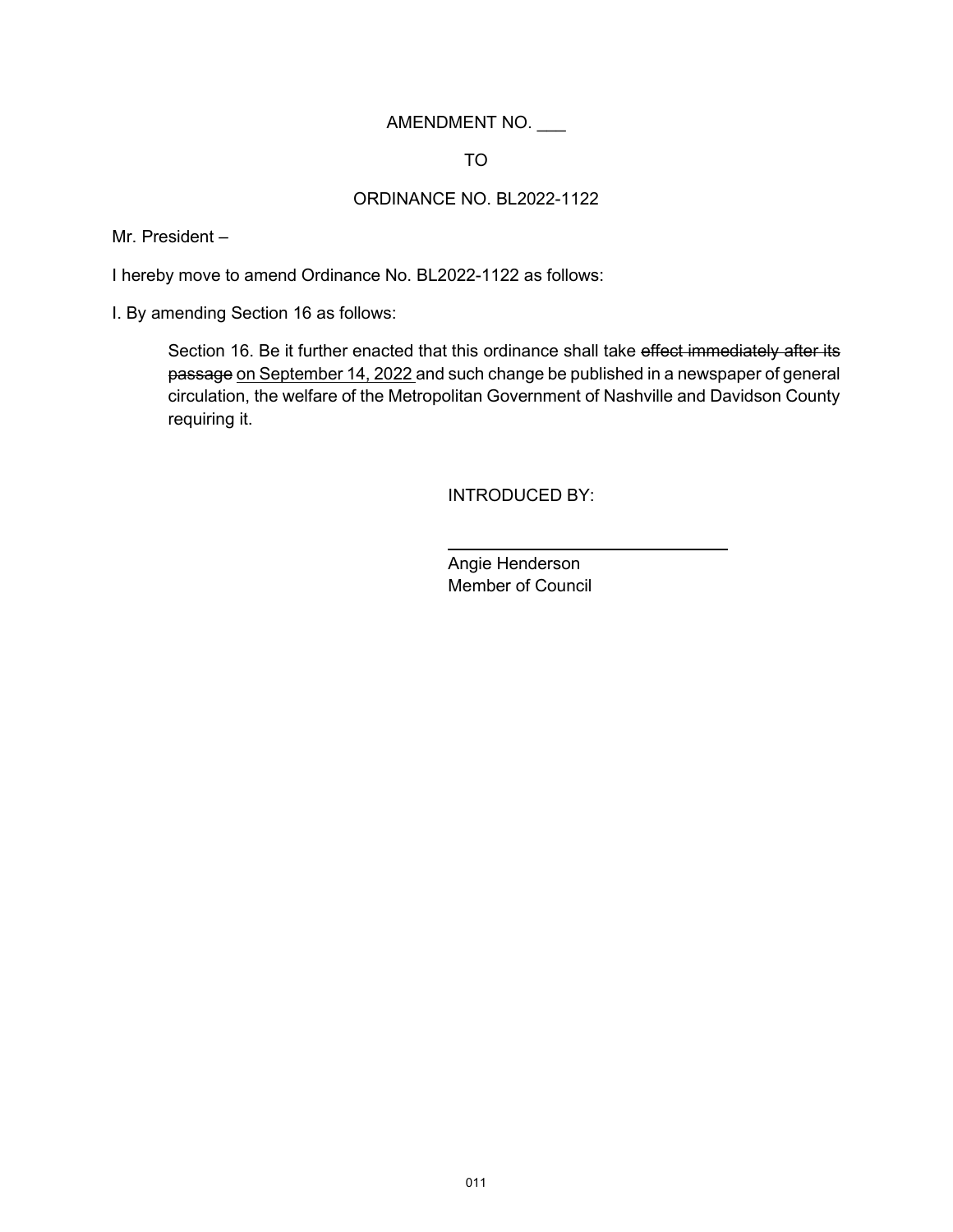## AMENDMENT NO. \_\_\_

TO

#### ORDINANCE NO. BL2022-1190

Mr. President –

I hereby move to amend Ordinance No. BL2022-1190 as follows:

I. By amendment Section 4 by adding condition 7 as follows:

7. Additional vehicular access along Plum Street may be permitted during the final site plan review. If additional access is proposed, any buffers or screening required will be evaluated at Planning Staff's discretion.

INTRODUCED BY:

Kyonzté Toombs Member of Council

\_\_\_\_\_\_\_\_\_\_\_\_\_\_\_\_\_\_\_\_\_\_\_\_\_\_\_\_\_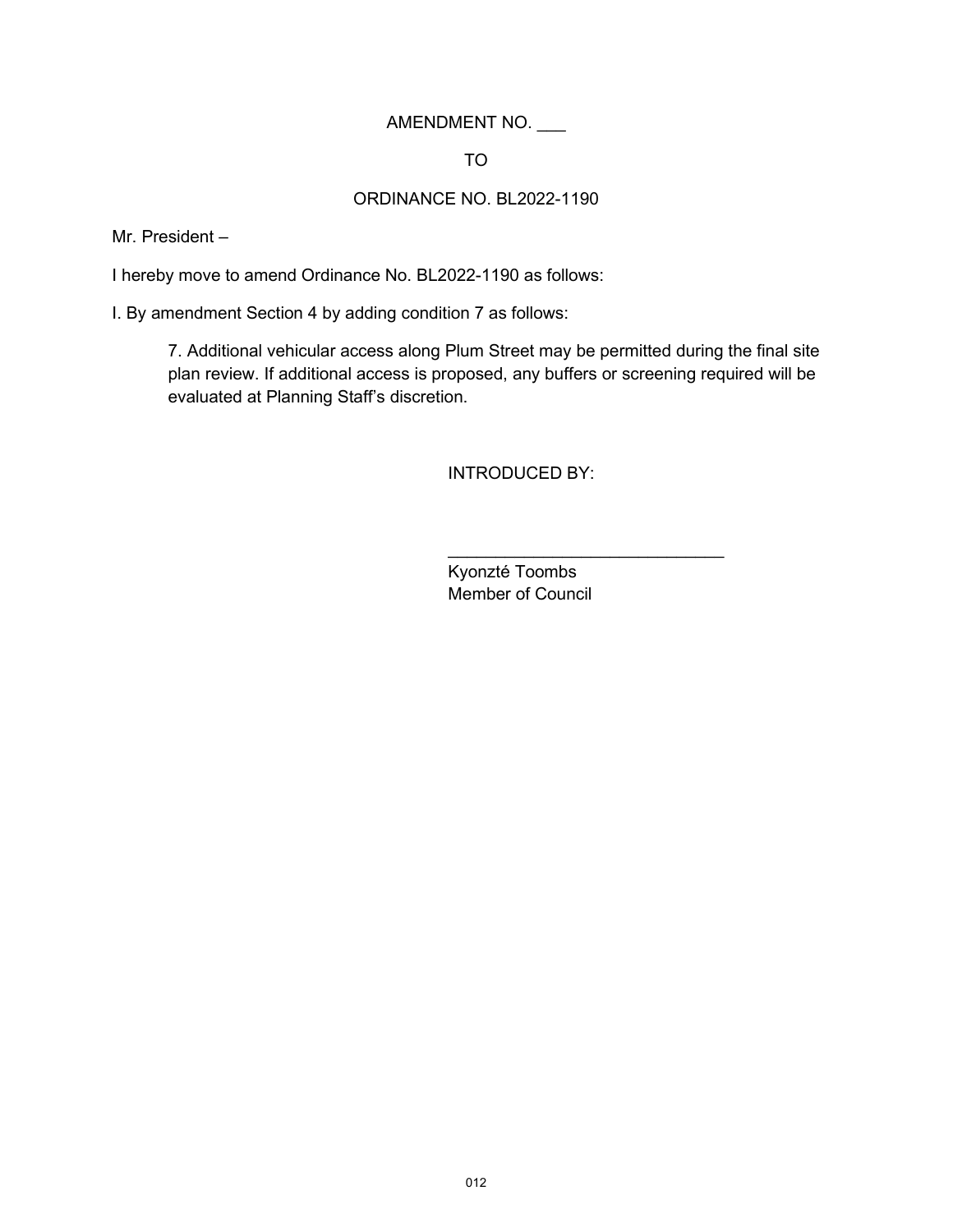#### SUBSTITUTE ORDINANCE NO. BL2022-1207

An ordinance to amend Title 17 of the Metropolitan Code of Laws, the Zoning Ordinance of The Metropolitan Government of Nashville and Davidson County, by changing from IWD to MUG-NS zoning for property located at 210 Cumberland Bend, approximately 1,160 feet east of Great Circle Road (5.04 acres), all of which is described herein (Proposal No. 2022Z-014PR-001).

NOW, THEREFORE, BE IT ENACTED BY THE COUNCIL OF THE METROPOLITAN GOVERNMENT OF NASHVILLE AND DAVIDSON COUNTY:

Section 1. That Title 17 of the Code of Laws of The Metropolitan Government of Nashville and Davidson County, is hereby amended by changing the Official Zoning Map for Metropolitan Nashville and Davidson County, which is made a part of Title 17 by reference, as follows:

By changing from IWD to MUG-NS zoning for property located at 210 Cumberland Bend, approximately 1,160 feet east of Great Circle Road (5.04 acres), being Property Parcel No. 010 as designated on Map 071-13 of the Official Property Identification Maps of The Metropolitan Government of Nashville and Davidson County, all of which is described by lines, words and figures on the attached sketch, which is attached to and made a part of this ordinance as though copied herein.

Section 2. Be it further enacted, that the Metropolitan Clerk is hereby authorized and directed, upon the enactment and approval of this ordinance, to cause the change to be made on Map 071 of said Official Zoning Map for Metropolitan Nashville and Davidson County, as set out in Section 1 of this ordinance, and to make notation thereon of reference to the date of passage and approval of this amendatory ordinance.

Section 3. Be it further enacted, that this ordinance take effect immediately after its passage and such change be published in a newspaper of general circulation, the welfare of The Metropolitan Government of Nashville and Davidson County requiring it.

 $\overline{a}$ 

INTRODUCED BY:

Kyonzté Toombs Member of Council